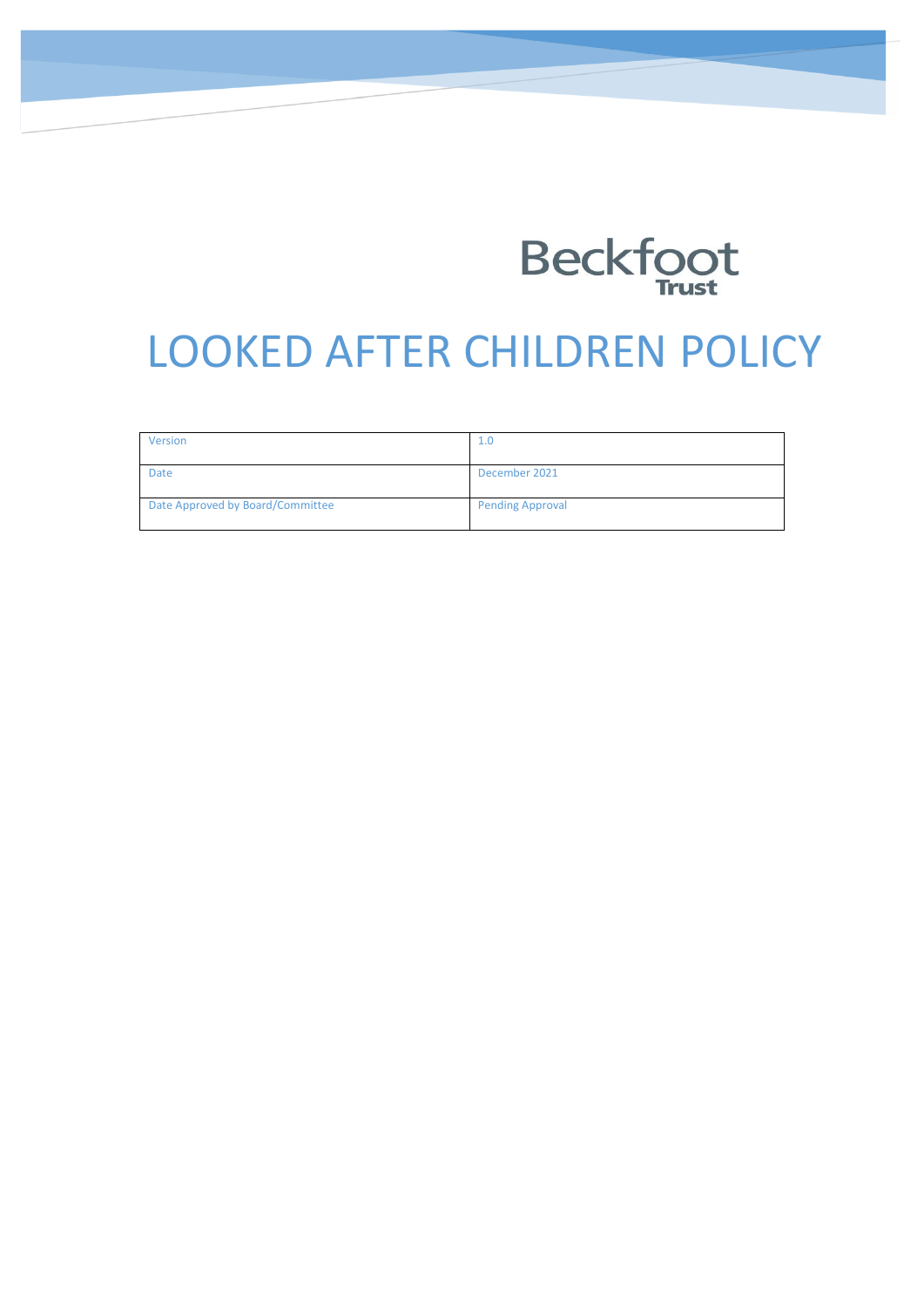## <span id="page-1-0"></span>Table of Contents

#### <span id="page-1-1"></span>1.0 Policy Statement

Beckfoot Trust is fully committed to supporting children who are looked after or who have previously been a looked after child. Department for Education guidance makes it clear that all schools have a statutory duty to ensure that students who fall into the categories above are well supported to ensure they achieve their potential at school. As an academy Trust whose mission it is to 'create remarkable schools where no child is left behind', supporting the most vulnerable is at the core of why the organisation exists.

#### <span id="page-1-2"></span>2.0 Scope and Purpose

This policy identifies the need for all schools to:

- Identify a designated teacher of suitable seniority to support a child who is looked after or previously looked after
- Ensure that all staff are clear on their responsibilities and take these seriously
- Recognise the importance of staff training on the barriers a looked after child may face and how to support them with these barriers
- Highlight the need for multi-agency work around the most vulnerable
- Provide families with information on the duties and responsibilities of schools for a looked after child.

The policy is underpinned by and compliant with:

- Department for Education statutory guidance on the designated teachers for looked-after and previously looked-after children
- Section 2E of the Schools Act 2020
- Section 20 of the 2008 Act

#### <span id="page-1-3"></span>3.0 Definitions

**Looked-after children** (LAC) are students who are in the care of the local authority and/or provided with accommodation by a local authority for a continuous period of more than 24 hours.

**Previously Looked-After Children** (PLAC) are registered students who were looked after by a local authority but ceased to be as a result of any of the following:

- a child arrangements order, which includes arrangements relating to who the child lives with and when they are to live with them
- a special guardianship order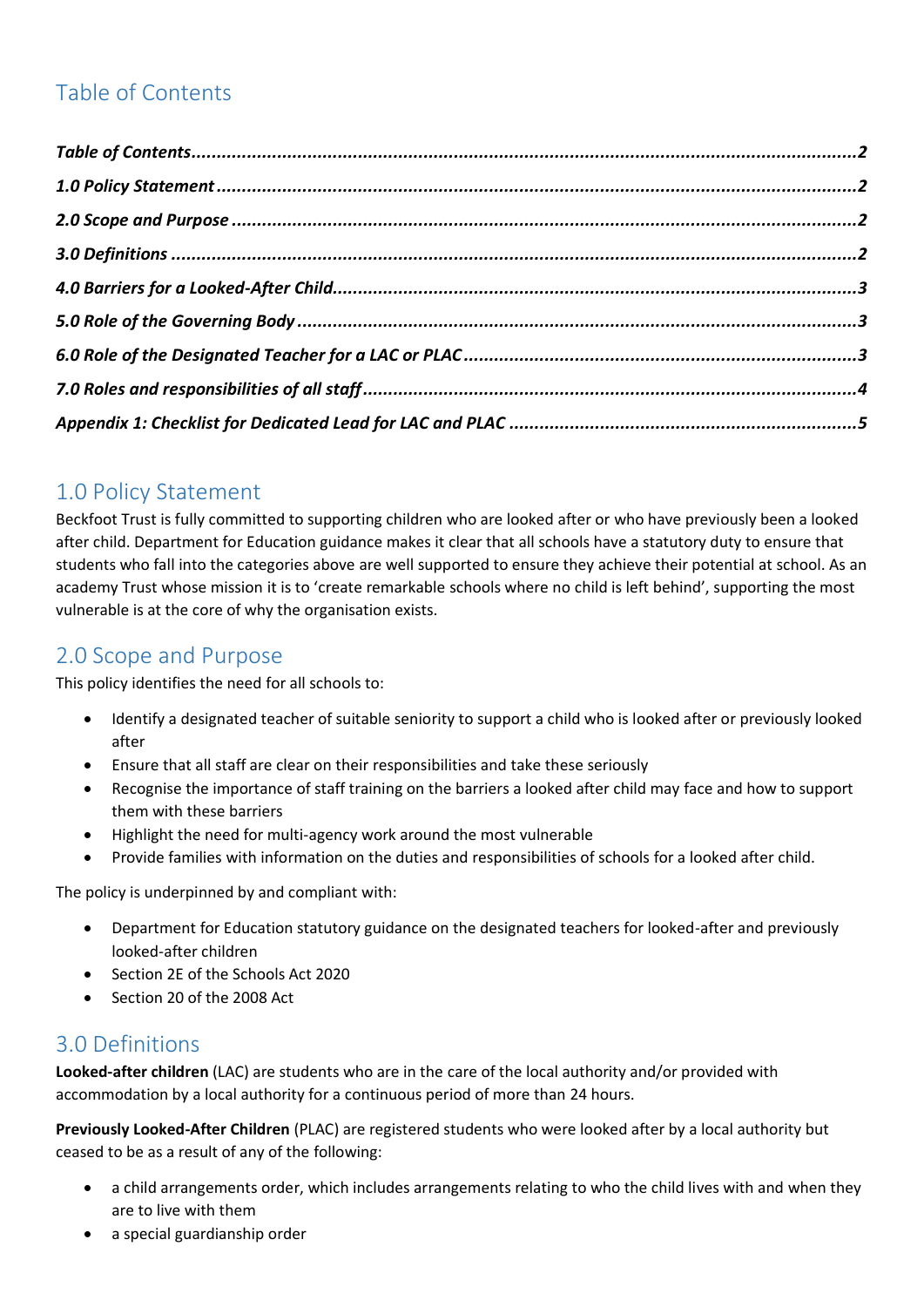• an adoption order.

**Personal Education Plan (PEP)** is part of a looked-after child's care plan that is developed with the school. It forms a record of what needs to happen and who will make it happen to ensure the child reaches their full potential.

**Virtual School Headteacher (VSH)** is a local authority officer responsible for promoting the educational achievement of their authority's looked-after children, working across schools to monitor and support these students as if they were in a single school. The VSH is also responsible for providing information and advice to schools and parents.

## <span id="page-2-0"></span>4.0 Barriers for a Looked-After Child

Attainment data for looked-after and previously looked-after children show that they do not perform as well at Key Stage 2 and Key Stage 4 when compared with non-looked-after children.

Students will have suffered disrupted learning and may have missed extended periods of school. Many of them have special educational needs. The gaps in their learning and, in many cases, the emotional impact of their experiences are likely to have become significant barriers to their progress. The complexity of this fragmented educational experience with high incidences of SEND, needs careful assessment and planning and should involve a multi-agency approach.

The support that schools and designated teachers give to students to dismantle barriers should not be seen in isolation. Students will need a wide range of support mechanisms to assist in promoting their educational achievement. The students' foster carer (or residential worker, social worker or, previously looked-after children's parents or guardian), will have day-to-day responsibilities for the child. Within the local authority the VSH will provide more strategic support or advice and information for both the child and the school.

## <span id="page-2-1"></span>5.0 Role of the Governing Body

The Trust Board ensures that there is a designated qualified teacher to oversee the education and support for LAC and PLAC in each school. The trustees will ensure the designated teacher has appropriate seniority and professional experience and training to provide leadership, training, information, challenge and advise others to ensure the needs of students are catered for.

## <span id="page-2-2"></span>6.0 Role of the Designated Teacher for a LAC or PLAC

The designated teacher is the central point of contact within the school for students who become LAC while on the school roll or if a LAC is about to come onto roll. They will ensure that the school plays its role to the full so that arrangements made are joined up and minimise any disruption to a student's learning. Designated teachers in schools will:

- Work with the VSH and external agencies where needed to ensure students' needs are met through contributing to, monitoring and reviewing the PEP within statutory timescales
- Ensure that school staff understand the things that can affect how a LAC learns and achieves and how the whole school supports the educational achievements of these students
- Promote a culture in which a LAC is:
	- $\circ$  able to discuss their progress and be involved in setting their own targets, have their views taken seriously, and are supported to take responsibility for their own learning
	- $\circ$  prioritised in any selection of students who would benefit from one-to-one tuition and that they have access to academic focused study support
	- $\circ$  encouraged to participate in school activities and in decision making within the school and the care system
- Liaise with curriculum staff to ensure that the LAC is a priority for interventions and tailored lessons
- Ensure that there are positive and productive relationships with home which foster students' academic and personal development
- Work closely with the school's designated safeguarding lead to ensure that any safeguarding concerns are quickly and effectively responded to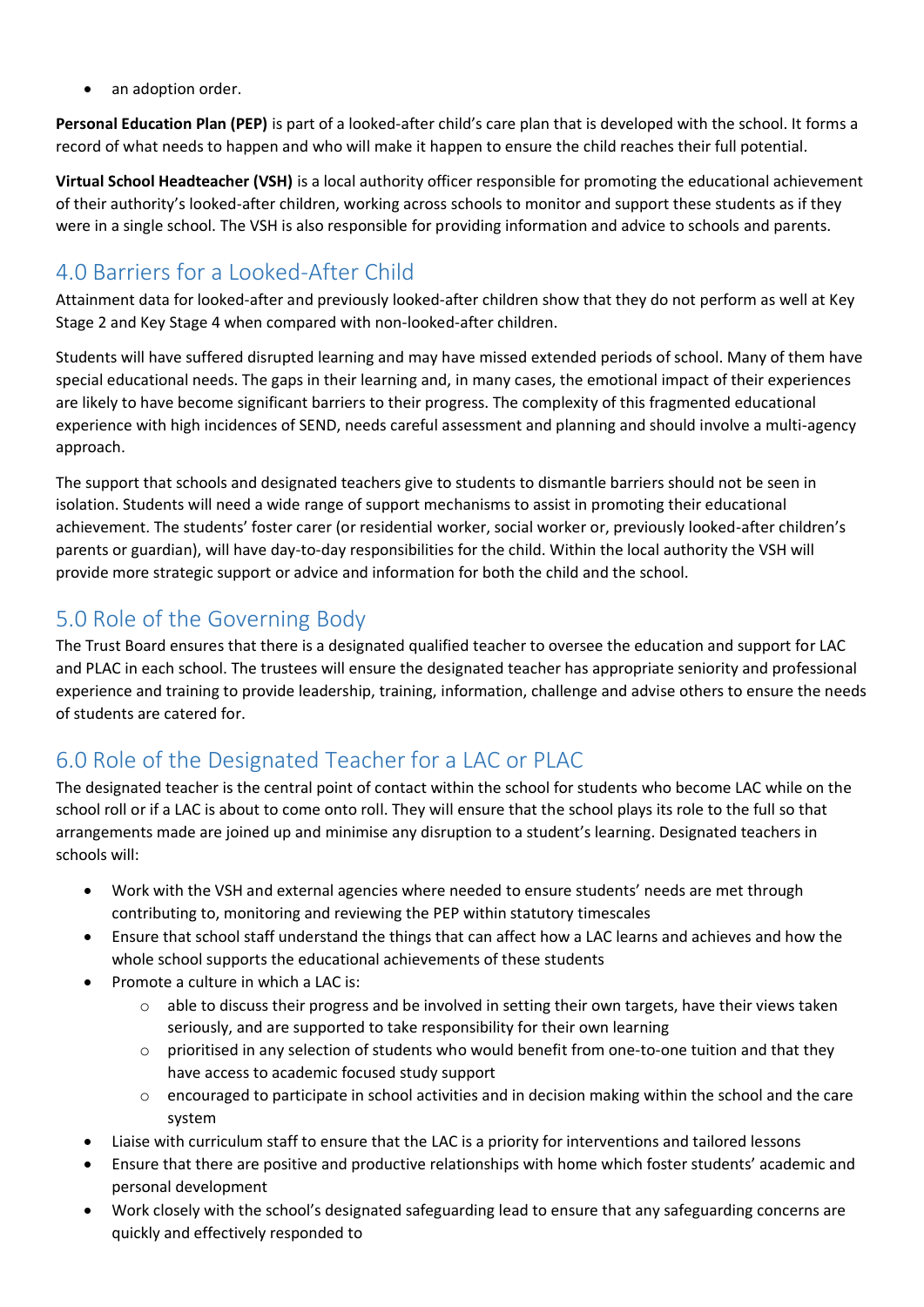• Fully involve parents and guardians in decisions affecting their child's education, including and requests to the VSH for advice on meeting their individual needs.

#### <span id="page-3-0"></span>7.0 Roles and responsibilities of all staff

Staff in each school will work hard to ensure that a LAC achieves their potential and this is supported by:

- Having equally high expectations of all students but providing suitable scaffolds and support
- Being aware of the emotional, psychological and social effects of loss and separation (attachment awareness) from birth families and understand that some children may find it difficult to build relationships of trust with adults because of their experiences, and how this might affect the child's behaviour
- Understanding how important it is to see the student as an individual rather than as a homogenous group, not publicly treat them different from their peers, and show sensitivity about who else knows about their background